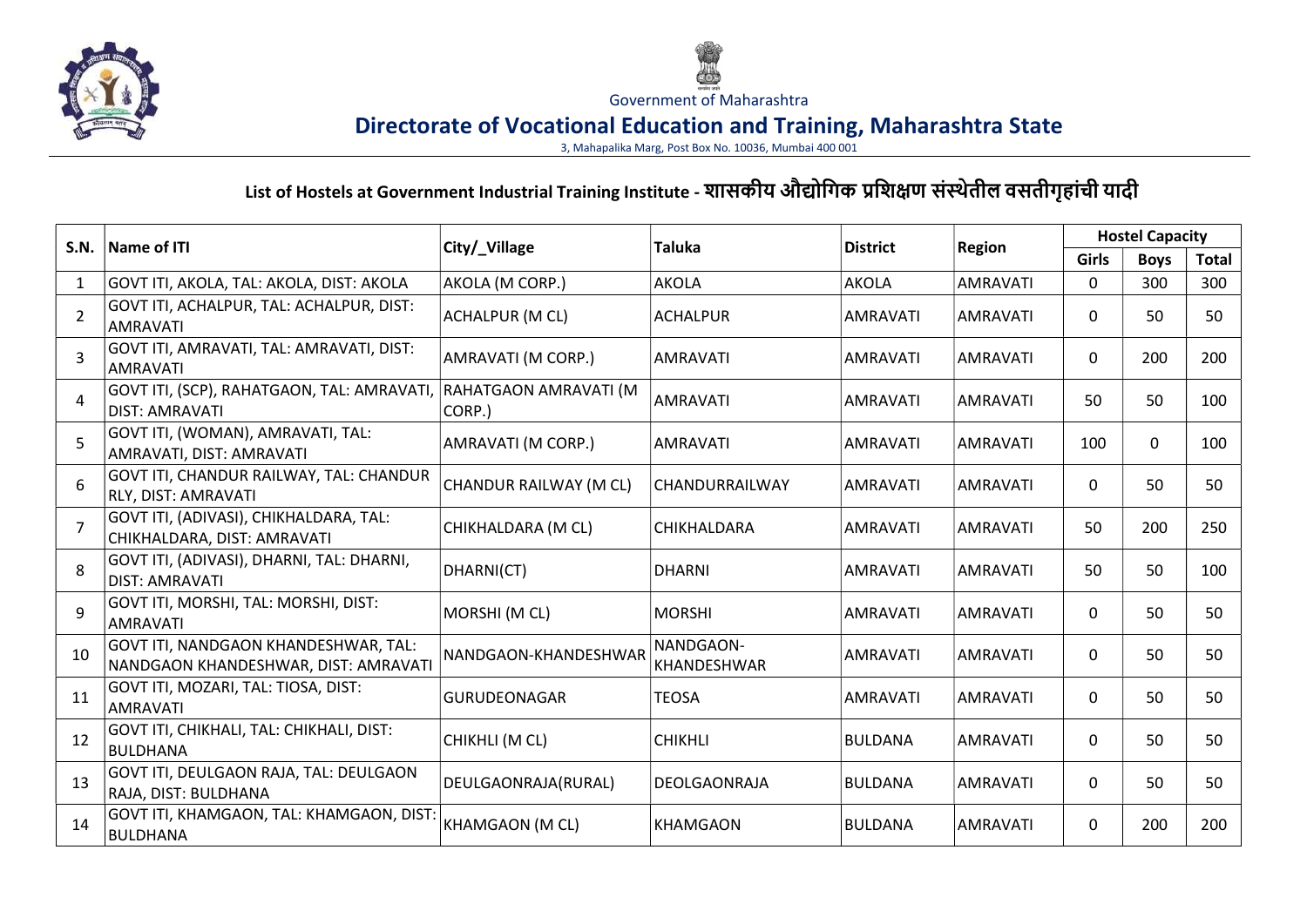|      |                                                                     |                        | Taluka            |                 |                 | <b>Hostel Capacity</b> |             |              |
|------|---------------------------------------------------------------------|------------------------|-------------------|-----------------|-----------------|------------------------|-------------|--------------|
| S.N. | Name of ITI                                                         | City/_Village          |                   | <b>District</b> | <b>Region</b>   | <b>Girls</b>           | <b>Boys</b> | <b>Total</b> |
| 15   | GOVT ITI, MALKAPUR, TAL: MALKAPU, DIST:<br><b>BULDHANA</b>          | MALKAPUR (M CL)        | <b>MALKAPUR</b>   | <b>BULDANA</b>  | AMRAVATI        | 0                      | 50          | 50           |
| 16   | GOVT ITI, MEHAKAR, TAL: MEHAKAR, DIST:<br>BULDHANA                  | MEHKAR (M CL)          | <b>MEHKAR</b>     | <b>BULDANA</b>  | AMRAVATI        | 0                      | 50          | 50           |
| 17   | GOVT ITI, SHEGAON, TAL: SHEGAON, DIST:<br><b>BULDHANA</b>           | SHEGAON (M CL)         | SHEGAON           | <b>BULDANA</b>  | AMRAVATI        | 0                      | 50          | 50           |
| 18   | GOVT ITI, SINDHAKHED RAJA, TAL:<br>SINDHAKHED RAJA, DIST: BULDHANA  | SINDKHED RAJA (M CL)   | SINDKHEDRAJA      | <b>BULDANA</b>  | AMRAVATI        | 0                      | 40          | 40           |
| 19   | GOVT ITI, KARANJA LAD, TAL: KARANJA LAD,<br><b>DIST: WASHIM</b>     | KARANJA (M CL)         | <b>KARANJA</b>    | <b>WASHIM</b>   | AMRAVATI        | 0                      | 50          | 50           |
| 20   | GOVT ITI, MANGRULPIR, TAL: MANGRULPIR,<br><b>DIST: WASHIM</b>       | MANGRULPIR (M CL)      | <b>MANGRULPIR</b> | <b>WASHIM</b>   | AMRAVATI        | 0                      | 50          | 50           |
| 21   | GOVT ITI, RISOD, TAL: RISOD, DIST: WASHIM                           | RISOD (M CL)           | <b>RISOD</b>      | <b>WASHIM</b>   | <b>AMRAVATI</b> | 0                      | 50          | 50           |
| 22   | GOVT ITI, WASHIM, TAL: WASHIM, DIST:<br><b>WASHIM</b>               | WASHIM (M CL)          | <b>WASHIM</b>     | <b>WASHIM</b>   | AMRAVATI        | 0                      | 50          | 50           |
| 23   | GOVT ITI, GHATANJI, TAL: GHATANJI, DIST:<br>YAVATMAL                | <b>GHATANJI (M CL)</b> | <b>GHATANJI</b>   | YAVATMAL        | <b>AMRAVATI</b> | 0                      | 50          | 50           |
| 24   | GOVT ITI, (ADIVASI), KALAMB, TAL: KALAMB,<br><b>DIST: YAVATMAL</b>  | <b>KALAMB</b>          | <b>KALAMB</b>     | YAVATMAL        | AMRAVATI        | 20                     | 50          | 70           |
| 25   | GOVT ITI, (ADIVASI), PANDHARKAWADA, TAL:<br>KELAPUR, DIST: YAVATMAL | <b>KELAPUR</b>         | <b>KELAPUR</b>    | YAVATMAL        | AMRAVATI        | 0                      | 50          | 50           |
| 26   | GOVT ITI, (ADIVASI), RALEGAON, TAL:<br>RALEGAON, DIST: YAVATMAL     | RALEGAON               | RALEGAON          | YAVATMAL        | <b>AMRAVATI</b> | 0                      | 50          | 50           |
| 27   | GOVT ITI, YAVATMAL, TAL: YAVATMAL, DIST:<br>YAVATMAL                | YAVATMAL(R)(CT)        | YAVATMAL          | YAVATMAL        | AMRAVATI        | 0                      | 100         | 100          |
| 28   | GOVT ITI, AURANGABAD, TAL: AURANGABAD,<br><b>DIST: AURANGABAD</b>   | AURANGABAD (M CORP.)   | AURANGABAD        | AURANGABAD      | AURANGABAD      | 0                      | 300         | 300          |
| 29   | GOVT ITI, GANGAPUR, TAL: GANGAPUR, DIST:<br>AURANGABAD              | <b>GANGAPUR (M CL)</b> | GANGAPUR          | AURANGABAD      | AURANGABAD      | 0                      | 50          | 50           |
| 30   | GOVT ITI, AMBEJOGAI, TAL: AMBEJOGAI, DIST:<br><b>BEED</b>           | <b>MOREWADI</b>        | AMBEJOGAI         | <b>BID</b>      | AURANGABAD      | 0                      | 50          | 50           |
| 31   | GOVT ITI, ASHTI, TAL: ASHTI, DIST: BEED                             | ASHTI(CT)              | <b>ASHTI</b>      | <b>BID</b>      | AURANGABAD      | 0                      | 50          | 50           |
| 32   | GOVT ITI, BEED, TAL: BEED, DIST: BEED                               | BID (M CL)             | <b>BEED</b>       | <b>BID</b>      | AURANGABAD      | $\mathbf 0$            | 240         | 240          |
| 33   | GOVT ITI, DHARUR, TAL: DHARUR, DIST: BEED                           | DHARUR (M CL)          | <b>DHARUR</b>     | <b>BID</b>      | AURANGABAD      | 0                      | 48          | 48           |
| 34   | GOVT ITI, MAJALGAON, TAL: MAJALGAON,<br><b>DIST: BEED</b>           | MANJLEGAON(RURAL)      | MANJLEGAON        | <b>BID</b>      | AURANGABAD      | 0                      | 50          | 50           |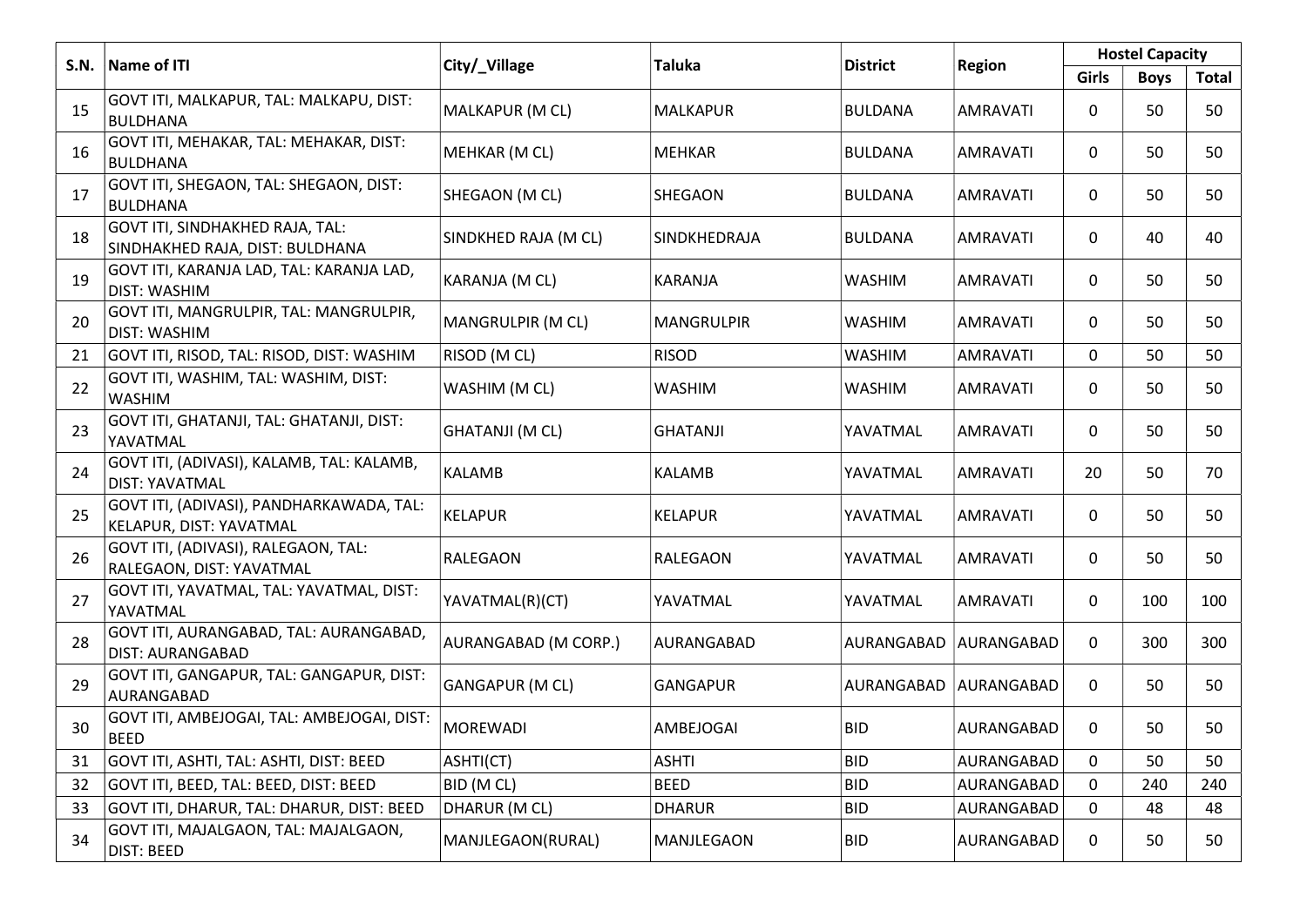| S.N. | Name of ITI                                                    | City/_Village               | Taluka             | <b>District</b>  | <b>Region</b> | <b>Hostel Capacity</b> |             |       |
|------|----------------------------------------------------------------|-----------------------------|--------------------|------------------|---------------|------------------------|-------------|-------|
|      |                                                                |                             |                    |                  |               | Girls                  | <b>Boys</b> | Total |
| 35   | GOVT ITI, PARALI VAIJNATH, TAL: PARALI<br>VAIJNATH, DIST: BEED | PARLI (M CL)                | <b>PARLI</b>       | <b>BID</b>       | AURANGABAD    | $\mathbf{0}$           | 50          | 50    |
| 36   | GOVT ITI, AUNDHANAGNATH, TAL:<br>AUNDHANAGNATH, DIST: HINGOLI  | AUNDHANAGNATH               | AUNDHA(NAGNATH)    | <b>HINGOLI</b>   | AURANGABAD    | $\mathbf 0$            | 50          | 50    |
| 37   | GOVT ITI, BASMATNAGER, TAL:<br>BASMATNAGER, DIST: HINGOLI      | <b>BASMATH (M CL)</b>       | <b>BASMATH</b>     | <b>HINGOLI</b>   | AURANGABAD    | $\Omega$               | 50          | 50    |
| 38   | GOVT ITI, HINGOLI, TAL: HINGOLI, DIST:<br><b>HINGOLI</b>       | HINGOLI                     | <b>HINGOLI</b>     | <b>HINGOLI</b>   | AURANGABAD    | $\Omega$               | 50          | 50    |
| 39   |                                                                | 431202 BADNAPUR             | AURANGABAD         | $\Omega$         | 50            | 50                     |             |       |
| 40   | GOVT ITI, GHANSAVANGI, TAL: GHANSAVANGI,<br><b>DIST: JALNA</b> | GHANSAWANGI                 | <b>GHANSAWANGI</b> | JALNA            | AURANGABAD    | $\mathbf 0$            | 50          | 50    |
| 41   | GOVT ITI, JAFRABAD, TAL: JAFRABAD, DIST:<br>JALNA              | <b>JAFRABAD</b>             | <b>JAFFERABAD</b>  | <b>JALNA</b>     | AURANGABAD    | $\Omega$               | 50          | 50    |
| 42   | GOVT ITI, AHAMADPUR, TAL: AHAMADPUR,<br><b>DIST: LATUR</b>     | AHMADPUR (M CL)             | AHMADPUR           | LATUR            | AURANGABAD    | $\mathbf 0$            | 50          | 50    |
| 43   | GOVT ITI, AUSA, TAL: AUSA, DIST: LATUR                         | AUSA[RURAL]                 | <b>AUSA</b>        | LATUR            | AURANGABAD    | $\Omega$               | 48          | 48    |
| 44   | GOVT ITI, CHAKUR, TAL: CHAKUR, DIST: LATUR                     | <b>CHAKUR</b>               | <b>CHAKUR</b>      | <b>LATUR</b>     | AURANGABAD    | $\mathbf 0$            | 50          | 50    |
| 45   | GOVT ITI, LATUR, TAL: LATUR, DIST: LATUR                       | LATUR (M CL)                | LATUR              | LATUR            | AURANGABAD    | $\mathbf 0$            | 200         | 200   |
| 46   | GOVT ITI, RENAPUR, TAL: RENAPUR, DIST:<br><b>LATUR</b>         | <b>RENAPUR</b>              | <b>RENAPUR</b>     | <b>LATUR</b>     | AURANGABAD    | $\Omega$               | 50          | 50    |
| 47   | GOVT ITI, UDGIR, TAL: UDGIR, DIST: LATUR                       | <b>UDGIR</b>                | <b>UDGIR</b>       | <b>LATUR</b>     | AURANGABAD    | $\mathbf 0$            | 25          | 25    |
| 48   | GOVT ITI, BHOKAR, TAL: BHOKAR, DIST:<br><b>NANDED</b>          | <b>BHOKAR (M CL)</b>        | <b>BHOKAR</b>      | <b>NANDED</b>    | AURANGABAD    | $\Omega$               | 50          | 50    |
| 49   | GOVT ITI, HADGAON, TAL: HADGAON, DIST:<br>NANDED               | HADGAON(RURAL)              | HADGAON            | NANDED           | AURANGABAD    | $\mathbf 0$            | 50          | 50    |
| 50   | GOVT ITI, KANDHAR, TAL: KANDHAR, DIST:<br><b>NANDED</b>        | KANDHAR (M CL)              | KANDHAR            | NANDED           | AURANGABAD    | $\Omega$               | 50          | 50    |
| 51   | GOVT ITI, NANDED, TAL: NANDED, DIST:<br><b>NANDED</b>          | NANDED WAGHALA (M<br>CORP.) | <b>NANDED</b>      | <b>NANDED</b>    | AURANGABAD    | $\mathbf 0$            | 100         | 100   |
| 52   | GOVT ITI, BHUM, TAL: BHUM, DIST:<br><b>OSMANABAD</b>           | BHUM (M CL)                 | <b>BHUM</b>        | <b>OSMANABAD</b> | AURANGABAD    | $\Omega$               | 50          | 50    |
| 53   | GOVT ITI, OSMANABAD, TAL: OSMANABAD,<br>DIST: OSMANABAD        | OSMANABAD                   | OSMANABAD          | OSMANABAD        | AURANGABAD    | $\mathbf 0$            | 100         | 100   |
| 54   | GOVT ITI, TULJAPUR, TAL: TULJAPUR, DIST:<br><b>OSMANABAD</b>   | <b>TULJAPUR</b>             | TULJAPUR           | OSMANABAD        | AURANGABAD    | $\Omega$               | 50          | 50    |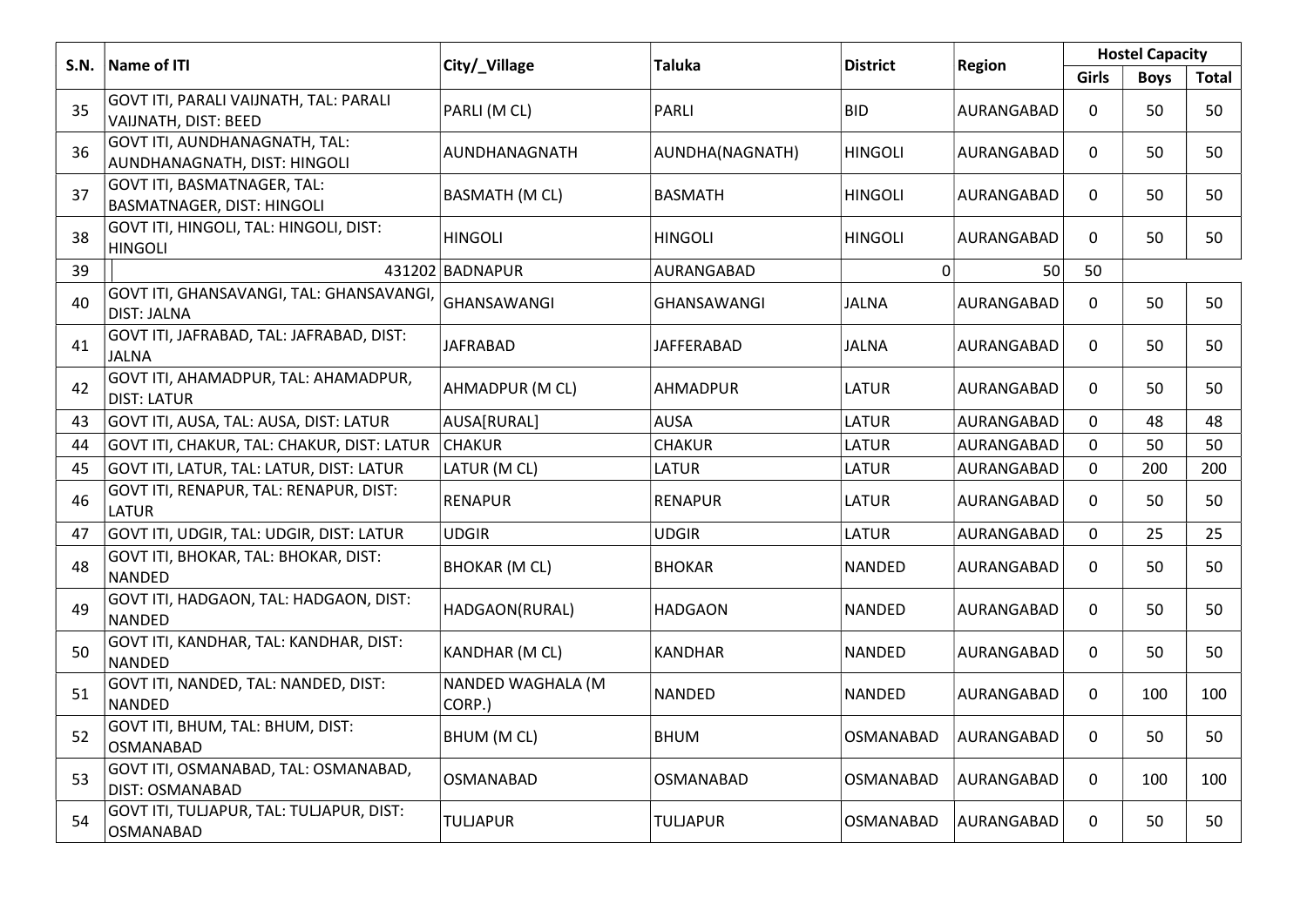|      |                                                                       |                          | <b>Taluka</b>     |                 |               | <b>Hostel Capacity</b> |             |              |
|------|-----------------------------------------------------------------------|--------------------------|-------------------|-----------------|---------------|------------------------|-------------|--------------|
| S.N. | Name of ITI                                                           | City/_Village            |                   | <b>District</b> | <b>Region</b> | Girls                  | <b>Boys</b> | <b>Total</b> |
| 55   | GOVT ITI, GANGAKHED, TAL: GANGAKHED,<br><b>DIST: PARBHANI</b>         | GANGAKHED (M CL)         | GANGAKHED         | PARBHANI        | AURANGABAD    | 0                      | 48          | 48           |
| 56   | GOVT ITI, PARBHANI, TAL: PARBHANI, DIST:<br>PARBHANI                  | PARBHANI (M CL)          | PARBHANI          | PARBHANI        | AURANGABAD    | $\mathbf 0$            | 100         | 100          |
| 57   | GOVT ITI, (ADIVASI), WANGAON, TAL:<br>DAHANU, DIST: PALGHAR           | VANGAON                  | <b>DAHANU</b>     | PALGHAR         | <b>MUMBAI</b> | 0                      | 100         | 100          |
| 58   | GOVT ITI, (ADIVASI), JAWHAR, TAL: JAWHAR,<br><b>DIST: PALGHAR</b>     | JAWHARRURAL              | JAWHAR            | PALGHAR         | <b>MUMBAI</b> | 0                      | 100         | 100          |
| 59   | GOVT ITI, (ADIVASI), MOKHADA, TAL:<br>MOKHADA, DIST: PALGHAR          | <b>MOKHADA</b>           | <b>MOKHADA</b>    | PALGHAR         | <b>MUMBAI</b> | 0                      | 50          | 100          |
| 60   | GOVT ITI, (ADIVASI), PALGHAR, TAL: PALGHAR,<br><b>DIST: PALGHAR</b>   | PALGHAR (M CL)           | PALGHAR           | PALGHAR         | <b>MUMBAI</b> | 0                      | 15          | 15           |
| 61   | GOVT ITI, (ADIVASI), TALASARI, TAL: TALASARI,<br><b>DIST: PALGHAR</b> | <b>TALASARI</b>          | <b>TALASARI</b>   | PALGHAR         | <b>MUMBAI</b> | 0                      | 50          | 50           |
| 62   | GOVT ITI, (ADIVASI), KARJAT, TAL: KARJAT,<br><b>DIST: RAIGAD</b>      | KARJAT (M CL)            | <b>KARJAT</b>     | RAIGARH         | <b>MUMBAI</b> | 0                      | 50          | 50           |
| 63   | GOVT ITI, PANVEL, TAL: PANVEL, DIST: RAIGAD                           | PANVEL (M CL)            | <b>PANVEL</b>     | <b>RAIGARH</b>  | <b>MUMBAI</b> | 0                      | 0           | 200          |
| 64   | GOVT ITI, RATNAGIRI, TAL: RATNAGIRI, DIST:<br><b>RATNAGIRI</b>        | RATNAGIRI (M CL)         | RATNAGIRI         | RATNAGIRI       | <b>MUMBAI</b> | 0                      | 200         | 200          |
| 65   | GOVT ITI, (ADIVASI), MURBAD, TAL: MURBAD,<br><b>DIST: THANE</b>       | MURBAD(CT)               | <b>MURBAD</b>     | <b>THANE</b>    | <b>MUMBAI</b> | 0                      | 50          | 50           |
| 66   | GOVT ITI, (WOMAN), THANE, TAL: THANE,<br><b>DIST: THANE</b>           | THANE (M CORP.)          | <b>THANE</b>      | <b>THANE</b>    | <b>MUMBAI</b> | 50                     | 0           | 50           |
| 67   | GOVT ITI, THANE, TAL: THANE, DIST: THANE                              | THANE (M CORP.)          | <b>THANE</b>      | <b>THANE</b>    | <b>MUMBAI</b> | 0                      | 292         | 292          |
| 68   | GOVT ITI, (WOMAN), BHANDARA, TAL:<br>BHANDARA, DIST: BHANDARA         | TAKALI                   | <b>BHANDARA</b>   | <b>BHANDARA</b> | <b>NAGPUR</b> | 50                     | 0           | 50           |
| 69   | GOVT ITI, PAWANI, TAL: PAWANI, DIST:<br><b>BHANDARA</b>               | PAUNI (M CL)             | <b>PAUNI</b>      | <b>BHANDARA</b> | <b>NAGPUR</b> | 0                      | 50          | 50           |
| 70   | GOVT ITI, (ADIVASI), BHADRAVATI, TAL:<br>BHADRAVATI, DIST: CHANDRAPUR | <b>BHADRAVATI (M CL)</b> | <b>BHADRAVATI</b> | CHANDRAPUR      | NAGPUR        | 0                      | 40          | 40           |
| 71   | GOVT ITI, BRAMHAPURI, TAL: BRAMHAPURI,<br><b>DIST: CHANDRAPUR</b>     | <b>KHEDMAKTA</b>         | <b>BRAHMAPURI</b> | CHANDRAPUR      | NAGPUR        | 0                      | 50          | 50           |
| 72   | GOVT ITI, (WOMAN), CHANDRAPUR, TAL:<br>CHANDRAPUR, DIST: CHANDRAPUR   | CHANDRAPUR (M CL)        | CHANDRAPUR        | CHANDRAPUR      | NAGPUR        | 50                     | 0           | 50           |
| 73   | GOVT ITI, CHANDRAPUR, TAL: CHANDRAPUR,<br>DIST: CHANDRAPUR            | CHANDRAPUR (M CL)        | CHANDRAPUR        | CHANDRAPUR      | <b>NAGPUR</b> | 0                      | 300         | 300          |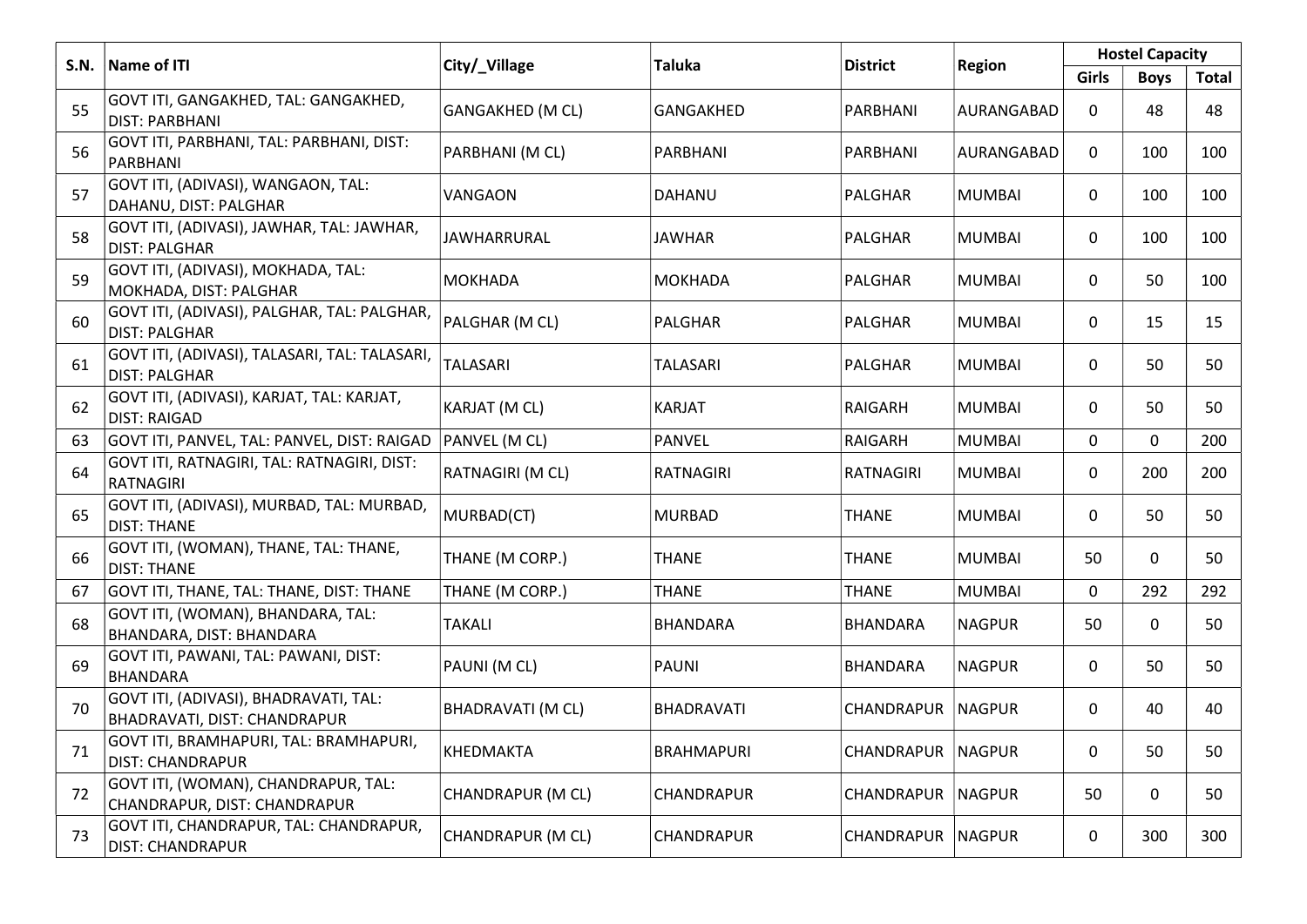|      | Name of ITI                                                                   |                          | Taluka            |                     |               | <b>Hostel Capacity</b> |             |       |  |
|------|-------------------------------------------------------------------------------|--------------------------|-------------------|---------------------|---------------|------------------------|-------------|-------|--|
| S.N. |                                                                               | City/_Village            |                   | <b>District</b>     | <b>Region</b> | <b>Girls</b>           | <b>Boys</b> | Total |  |
| 74   | GOVT ITI, (ADIVASI), CHIMUR, TAL: CHIMUR,<br><b>DIST: CHANDRAPUR</b>          | <b>CHIMUR</b>            | <b>CHIMUR</b>     | CHANDRAPUR          | <b>NAGPUR</b> | 0                      | 50          | 50    |  |
| 75   | GOVT ITI, (ADIVASI), GONDPIPARI, TAL:<br>GONDPIPARI, DIST: CHANDRAPUR         | GONDPIPRI(CT)            | <b>GONDPIPRI</b>  | CHANDRAPUR   NAGPUR |               | 0                      | 50          | 50    |  |
| 76   | GOVT ITI, (ADIVASI), KORPANA, TAL: KORPANA,<br><b>DIST: CHANDRAPUR</b>        | <b>KORPANA</b>           | <b>KORPANA</b>    | CHANDRAPUR          | NAGPUR        | 0                      | 30          | 30    |  |
| 77   | GOVT ITI, MUL, TAL: MUL, DIST: CHANDRAPUR                                     | AKAPUR                   | <b>MUL</b>        | CHANDRAPUR          | NAGPUR        | 0                      | 50          | 50    |  |
| 78   | GOVT ITI, (ADIVASI), RAJURA, TAL: RAJURA,<br><b>DIST: CHANDRAPUR</b>          | RAJURA (M CL)            | <b>RAJURA</b>     | CHANDRAPUR   NAGPUR |               | 0                      | 100         | 100   |  |
| 79   | GOVT ITI, SAWALI, TAL: SAWALI, DIST:<br>CHANDRAPUR                            | CHAKPIRANJI              | <b>SAWALI</b>     | CHANDRAPUR          | NAGPUR        | 0                      | 50          | 50    |  |
| 80   | GOVT ITI, SINDEWAHI, TAL: SINDEWAHI, DIST:<br>CHANDRAPUR                      | SINDEWAHI                | <b>SINDEWAHI</b>  | CHANDRAPUR          | <b>NAGPUR</b> | 0                      | 50          | 50    |  |
| 81   | GOVT ITI, (ADIVASI), ALLAPALLI, TAL:<br>ALLAPALLI, DIST: GADCHIROLI           | <b>ALLAPALLI</b>         | AHERI             | <b>GADCHIROLI</b>   | NAGPUR        | 0                      | 60          | 60    |  |
| 82   | GOVT ITI, (ADIVASI), ARMORI, TAL: ARMORI,<br><b>DIST: GADCHIROLI</b>          | <b>ARMORI</b>            | <b>ARMORI</b>     | <b>GADCHIROLI</b>   | <b>NAGPUR</b> | 20                     | 0           | 20    |  |
| 83   | GOVT ITI, (ADIVASI), CHARMORSHI, TAL:<br>CHARMORSHI, DIST: GADCHIROLI         | <b>CHAMORSHI</b>         | <b>CHAMORSHI</b>  | <b>GADCHIROLI</b>   | <b>NAGPUR</b> | 0                      | 50          | 50    |  |
| 84   | GOVT ITI, (ADIVASI), DESAIGANJ, TAL:<br>DESAIGANJ, DIST: GADCHIROLI           | DESAIGANJ (M CL)         | DESAIGANJ(VADASA) | <b>GADCHIROLI</b>   | NAGPUR        | 0                      | 50          | 50    |  |
| 85   | GOVT ITI, (ADIVASI), DHANORA, TAL:<br>DHANORA, DIST: GADCHIROLI               | <b>DHANORA</b>           | DHANORA           | <b>GADCHIROLI</b>   | <b>NAGPUR</b> | 20                     | 50          | 55    |  |
| 86   | GOVT ITI, (ADIVASI), ETAPALLI, TAL: ETAPALLI,<br><b>DIST: GADCHIROLI</b>      | ETAPALLI(S)              | <b>ETAPALLI</b>   | <b>GADCHIROLI</b>   | <b>NAGPUR</b> | 0                      | 50          | 50    |  |
| 87   | GOVT ITI, (ADIVASI), GADCHIROLI, TAL:<br><b>GADCHIROLI, DIST: GADCHIROLI</b>  | <b>GADCHIROLI (M CL)</b> | <b>GADCHIROLI</b> | <b>GADCHIROLI</b>   | <b>NAGPUR</b> | 100                    | 150         | 250   |  |
| 88   | GOVT ITI, (ADIVASI), KORCHI, TAL: KORCHI,<br><b>DIST: GADCHIROLI</b>          | <b>KORCHI</b>            | <b>KORCHI</b>     | <b>GADCHIROLI</b>   | <b>NAGPUR</b> | 25                     | 50          | 75    |  |
| 89   | GOVT ITI, (ADIVASI), KURKHEDA, TAL:<br>KURKHEDA, DIST: GADCHIROLI             | KURKHEDA(CT)             | KURKHEDA          | <b>GADCHIROLI</b>   | NAGPUR        | 0                      | 50          | 65    |  |
| 90   | GOVT ITI, (ADIVASI), MULCHERA, TAL:<br>MULCHERA, DIST: GADCHIROLI             | <b>MULCHERA</b>          | MULCHERA          | <b>GADCHIROLI</b>   | <b>NAGPUR</b> | 0                      | 40          | 40    |  |
| 91   | GOVT ITI, (ADIVASI), SIRONCHA, TAL:<br>SIRONCHA, DIST: GADCHIROLI             | SIRONCHAMAL              | SIRONCHA          | <b>GADCHIROLI</b>   | <b>NAGPUR</b> | 0                      | 20          | 20    |  |
| 92   | GOVT ITI, (ADIVASI), ARJUNI MOREGAON, TAL:<br>ARJUNI MOREGAON, DIST: BHANDARA | <b>MORGAON</b>           | ARJUNIMORGAON     | GONDIYA             | <b>NAGPUR</b> | 0                      | 50          | 50    |  |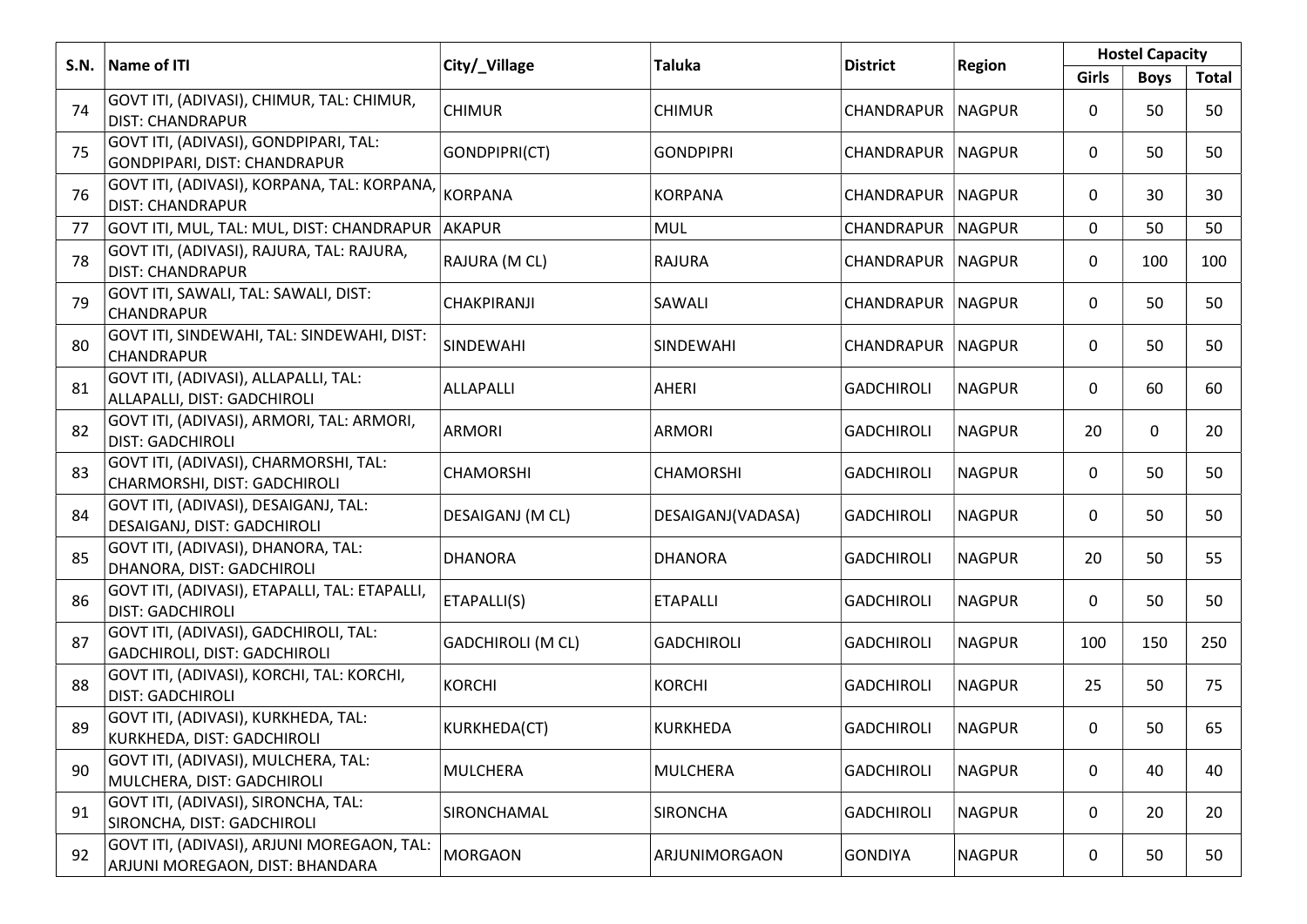|      |                                                                   |                      |                     | <b>Hostel Capacity</b> |               |       |             |       |
|------|-------------------------------------------------------------------|----------------------|---------------------|------------------------|---------------|-------|-------------|-------|
| S.N. | Name of ITI                                                       | City/_Village        | <b>Taluka</b>       | <b>District</b>        | <b>Region</b> | Girls | <b>Boys</b> | Total |
| 93   | GOVT ITI, (ADIVASI), DEWARI, TAL: DEWARI,<br><b>DIST: GONDIA</b>  | DEORI(CT)            | <b>DEORI</b>        | <b>GONDIYA</b>         | <b>NAGPUR</b> | 0     | 50          | 50    |
| 94   | GOVT ITI, GONDIA, TAL: GONDIA, DIST:<br><b>GONDIA</b>             | <b>GONDIYA (MCL)</b> | <b>GONDIYA</b>      | <b>GONDIYA</b>         | <b>NAGPUR</b> | 0     | 300         | 300   |
| 95   | GOVT ITI, (ADIVASI), SALEKASA, TAL:<br>SALEKASA, DIST: BHANDARA   | <b>SALEKASA</b>      | SALEKASA            | <b>GONDIYA</b>         | <b>NAGPUR</b> | 25    | 25          | 50    |
| 96   | GOVT ITI, BHIVAPUR, TAL: BHIVAPUR, DIST:<br><b>NAGPUR</b>         | <b>BHIWAPUR</b>      | <b>BHIWAPUR</b>     | <b>NAGPUR</b>          | <b>NAGPUR</b> | 0     | 50          | 50    |
| 97   | GOVT ITI, HINGANA, TAL: HINGANA, DIST:<br><b>NAGPUR</b>           | <b>HINGNA</b>        | <b>HINGNA</b>       | <b>NAGPUR</b>          | <b>NAGPUR</b> | 0     | 50          | 50    |
| 98   | GOVT ITI, KALMESHWAR, TAL: KALMESHWAR,<br><b>DIST: NAGPUR</b>     | KALAMESHWAR (M CL)   | KALAMESHWAR         | <b>NAGPUR</b>          | <b>NAGPUR</b> | 0     | 50          | 50    |
| 99   | GOVT ITI, (WOMAN), NAGPUR, TAL: NAGPUR,<br><b>DIST: NAGPUR</b>    | NAGPUR (M CORP.)     | NAGPUR(URBAN)       | <b>NAGPUR</b>          | <b>NAGPUR</b> | 100   | 0           | 100   |
| 100  | GOVT ITI, NAGPUR, TAL: NAGPUR, DIST:<br><b>NAGPUR</b>             |                      | 41823 NAGPUR(URBAN) | <b>NAGPUR</b>          | <b>NAGPUR</b> | 0     | 300         | 300   |
| 101  | GOVT ITI, NARKHED, TAL: NARKHED, DIST:<br><b>NAGPUR</b>           | NARKHED (M CL)       | <b>NARKHED</b>      | <b>NAGPUR</b>          | <b>NAGPUR</b> | 0     | 50          | 50    |
| 102  | GOVT ITI, (ADIVASI), PARSHIVANI, TAL:<br>PARSHIVANI, DIST: NAGPUR | <b>PARSHIVNI</b>     | <b>PARSEONI</b>     | <b>NAGPUR</b>          | <b>NAGPUR</b> | 15    | 50          | 65    |
| 103  | GOVT ITI, SAVNER, TAL: SAVNER, DIST:<br><b>NAGPUR</b>             | SAVNER (M CL)        | SAVNER              | <b>NAGPUR</b>          | <b>NAGPUR</b> | 0     | 100         | 100   |
| 104  | GOVT ITI, UMRED, TAL: UMRED, DIST: NAGPUR  UMRED(RURAL)           |                      | <b>UMRED</b>        | <b>NAGPUR</b>          | <b>NAGPUR</b> | 0     | 50          | 50    |
| 105  | GOVT ITI, PULGAON, TAL: DEOLI, DIST:<br><b>WARDHA</b>             | PULGAON (M CL)       | <b>DEOLI</b>        | <b>WARDHA</b>          | <b>NAGPUR</b> | 0     | 30          | 30    |
| 106  | GOVT ITI, HINGANGHAT, TAL: HINGANGHAT,<br><b>DIST: WARDHA</b>     | HINGANGHAT (M CL)    | <b>HINGANGHAT</b>   | <b>WARDHA</b>          | <b>NAGPUR</b> | 0     | 25          | 25    |
| 107  | GOVT ITI, (ADIVASI), RAJUR, TAL: AKOLE, DIST:<br>AHMEDNAGAR       | RAJUR(CT)            | <b>AKOLE</b>        | AHMEDNAGAR NASHIK      |               | 0     | 25          | 25    |
| 108  | GOVT ITI, JAMKHED, TAL: JAMKHED, DIST:<br>AHMEDNAGAR              | JAMKHED(CT)          | <b>JAMKHED</b>      | AHMEDNAGAR NASHIK      |               | 0     | 50          | 50    |
| 109  | GOVT ITI, AHMEDNAGAR, TAL: AHMEDNAGAR,<br>DIST: AHMEDNAGAR        | AHMADNAGAR           | <b>NAGAR</b>        | AHMEDNAGAR NASHIK      |               | 0     | 300         | 300   |
| 110  | GOVT ITI, PARNER, TAL: PARNER, DIST:<br>AHMEDNAGAR                | <b>PARNER</b>        | <b>PARNER</b>       | AHMEDNAGAR NASHIK      |               | 0     | 45          | 45    |
| 111  | GOVT ITI, PATHARDI, TAL: PATHARDI, DIST:<br>AHMEDNAGAR            | PATHARDI (M CL)      | PATHARDI            | AHMEDNAGAR NASHIK      |               | 0     | 45          | 45    |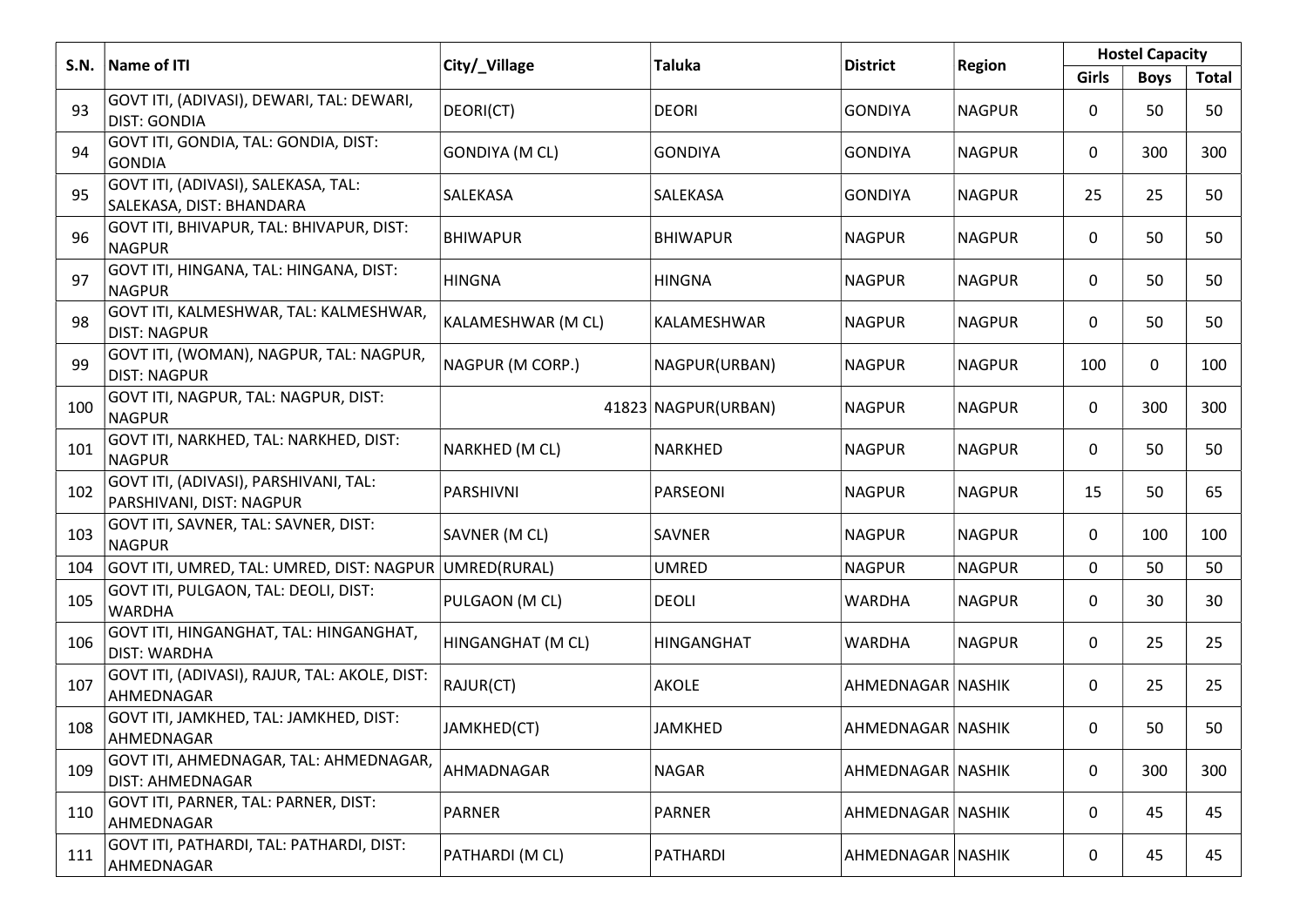|      | Name of ITI                                                         |                        | <b>Taluka</b>                |                   |               | <b>Hostel Capacity</b> |             |              |
|------|---------------------------------------------------------------------|------------------------|------------------------------|-------------------|---------------|------------------------|-------------|--------------|
| S.N. |                                                                     | City/_Village          |                              | <b>District</b>   | <b>Region</b> | Girls                  | <b>Boys</b> | <b>Total</b> |
| 112  | GOVT ITI, RAHURI, TAL: RAHURI, DIST:<br>AHMEDNAGAR                  | TANDULWADI             | <b>RAHURI</b>                | AHMEDNAGAR NASHIK |               | 0                      | 40          | 40           |
| 113  | GOVT ITI, SANGAMNER, TAL: SANGAMNER,<br><b>DIST: AHMEDNAGAR</b>     | <b>GUNJALWADI</b>      | SANGAMNER                    | AHMEDNAGAR NASHIK |               | 0                      | 45          | 45           |
| 114  | GOVT ITI, SHEVGAON, TAL: SHEVGAON, DIST:<br>AHMEDNAGAR              | <b>SHEVGAON</b>        | SHEVGAON                     | AHMEDNAGAR NASHIK |               | 0                      | 50          | 50           |
| 115  | GOVT ITI, DHULE, TAL: DHULE, DIST: DHULE                            | DHULE (M CORP.)        | <b>DHULE</b>                 | <b>DHULE</b>      | <b>NASHIK</b> | 0                      | 300         | 300          |
| 116  | GOVT ITI, (ADIVASI), PIMPALNER, TAL: SAKRI,<br><b>DIST: DHULE</b>   | PIMPALNER              | <b>SAKRI</b>                 | <b>DHULE</b>      | <b>NASHIK</b> | 0                      | 50          | 50           |
| 117  | GOVT ITI, (ADIVASI), SHIRPUR, TAL: SHIRPUR,<br><b>DIST: DHULE</b>   | KALMASARE              | <b>SHIRPUR</b>               | <b>DHULE</b>      | <b>NASHIK</b> | 0                      | 30          | 30           |
| 118  | GOVT ITI, AMALNER, TAL: AMALNER, DIST:<br><b>JALGAON</b>            | AMALNER (M CL)         | AMALNER                      | <b>JALGAON</b>    | <b>NASHIK</b> | 0                      | 50          | 50           |
| 119  | GOVT ITI, BHADGAON, TAL: BHADGAON, DIST:<br><b>JALGAON</b>          | <b>BHADGAON (M CL)</b> | <b>BHADGAON</b>              | JALGAON           | <b>NASHIK</b> | 0                      | 50          | 50           |
| 120  | GOVT ITI, CHALISGAON, TAL: CHALISGAON,<br><b>DIST: JALGAON</b>      | CHALISGAON(M CL)       | CHALISGAON                   | <b>JALGAON</b>    | <b>NASHIK</b> | 0                      | 50          | 50           |
| 121  | GOVT ITI, DHARANGAON, TAL: DHARANGAON,<br><b>DIST: JALGAON</b>      | DHARANGAON(RURAL)      | DHARANGAON                   | <b>JALGAON</b>    | <b>NASHIK</b> | 0                      | 50          | 50           |
| 122  | GOVT ITI, JALGAON, TAL: JALGAON, DIST:<br><b>JALGAON</b>            | <b>JALGAON</b>         | <b>JALGAON</b>               | <b>JALGAON</b>    | <b>NASHIK</b> | 0                      | 300         | 300          |
| 123  | GOVT ITI, JAMNER, TAL: JAMNER, DIST:<br><b>JALGAON</b>              | JAMNER (M CL)          | JAMNER                       | <b>JALGAON</b>    | <b>NASHIK</b> | 0                      | 50          | 50           |
| 124  | GOVT ITI, UCHANDE, TAL: UCHANDE, DIST:<br><b>JALGAON</b>            | <b>UCHANDE</b>         | MUKTAINAGAR(EDLABAD) JALGAON |                   | <b>NASHIK</b> | 0                      | 50          | 50           |
| 125  | GOVT ITI, PAROLA, TAL: PAROLA, DIST:<br><b>JALGAON</b>              | PAROLA(RURAL)          | PAROLA                       | <b>JALGAON</b>    | <b>NASHIK</b> | 0                      | 50          | 50           |
| 126  | GOVT ITI, RAVER, TAL: RAVER, DIST: JALGAON                          | RAVER(RURAL)           | <b>RAVER</b>                 | <b>JALGAON</b>    | <b>NASHIK</b> | 0                      | 50          | 50           |
| 127  | GOVT ITI, (ADIVASI), YAVAL, TAL: YAWAL, DIST:<br><b>JALGAON</b>     | YAWAL(URBAN)           | YAWAL                        | <b>JALGAON</b>    | <b>NASHIK</b> | 0                      | 50          | 50           |
| 128  | GOVT ITI, (ADIVASI), AKKALKUVA, TAL:<br>TALODA, DIST: NANDURBAR     | AKKALKUWA(CT)          | AKKALKUWA                    | NANDURBAR         | <b>NASHIK</b> | 0                      | 40          | 40           |
| 129  | GOVT ITI, (ADIVASI), AKRANI, TAL: AKRANI,<br><b>DIST: NANDURBAR</b> | <b>DHADGAON</b>        | AKRANI                       | NANDURBAR         | <b>NASHIK</b> | 0                      | 48          | 48           |
| 130  | GOVT ITI, (ADIVASI), NANDURBAR, TAL:<br>NANDURBAR, DIST: NANDURBAR  | NANDURBAR (M CL)       | NANDURBAR                    | <b>NANDURBAR</b>  | <b>NASHIK</b> | 50                     | 200         | 250          |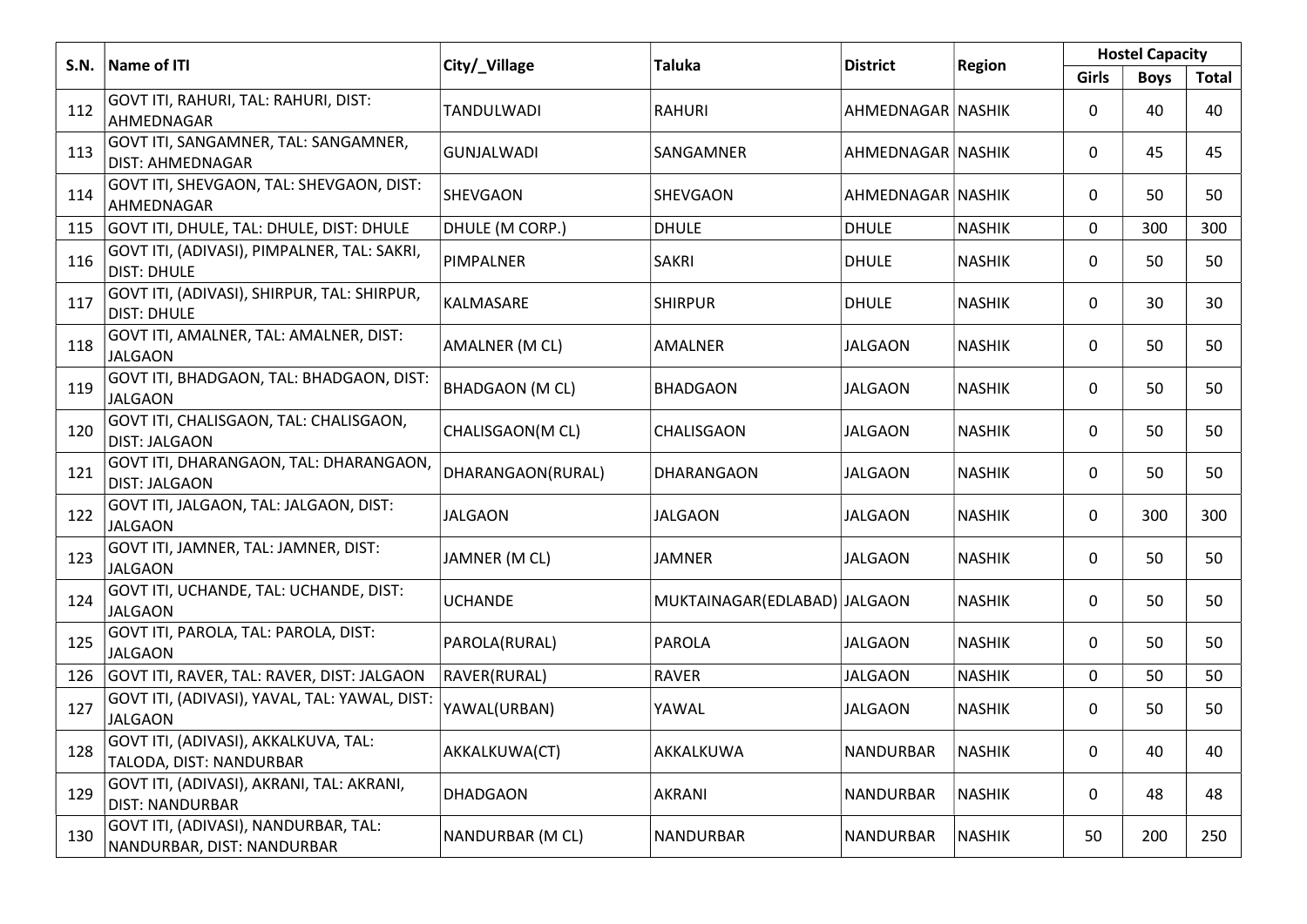|     |                                                                       |                         | <b>Hostel Capacity</b> |                  |               |       |             |       |
|-----|-----------------------------------------------------------------------|-------------------------|------------------------|------------------|---------------|-------|-------------|-------|
|     | S.N. Name of ITI                                                      | City/_Village           | <b>Taluka</b>          | <b>District</b>  | <b>Region</b> | Girls | <b>Boys</b> | Total |
| 131 | GOVT ITI, (ADIVASI), NAVAPUR, TAL:<br>NAVAPUR, DIST: NANDURBAR        | NAWAPUR (RUAL)          | <b>NAWAPUR</b>         | NANDURBAR        | <b>NASHIK</b> | 0     | 100         | 100   |
| 132 | GOVT ITI, (ADIVASI), SHAHADA, TAL: SHAHADA,<br><b>DIST: NANDURBAR</b> | SHAHADA                 | SHAHADE                | <b>NANDURBAR</b> | <b>NASHIK</b> | 0     | 50          | 50    |
| 133 | GOVT ITI, (ADIVASI), TALODA, TAL: TALODA,<br><b>DIST: NANDURBAR</b>   | TALODE (M CL)           | <b>TALODE</b>          | NANDURBAR        | <b>NASHIK</b> | 0     | 50          | 50    |
| 134 | GOVT ITI, (ADIVASI), SATANA, TAL: SATANA,<br><b>DIST: NASHIK</b>      | <b>BHAKSHI</b>          | <b>BAGLAN</b>          | <b>NASHIK</b>    | <b>NASHIK</b> | 0     | 50          | 50    |
| 135 | GOVT ITI, CHANDWAD, TAL: CHANDWAD, DIST:<br><b>NASHIK</b>             | CHANDVAD(CT)            | CHANDVAD               | <b>NASHIK</b>    | <b>NASHIK</b> | 0     | 100         | 100   |
| 136 | GOVT ITI, (ADIVASI), DINDORI, TAL: DINDORI,<br><b>DIST: NASHIK</b>    | <b>DINDORI</b>          | <b>DINDORI</b>         | <b>NASHIK</b>    | <b>NASHIK</b> | 0     | 80          | 100   |
| 137 | GOVT ITI, (ADIVASI), IGATPURI, TAL: IGATPURI,<br><b>DIST: NASHIK</b>  | <b>IGATPURI (M CL)</b>  | <b>IGATPURI</b>        | <b>NASHIK</b>    | <b>NASHIK</b> | 0     | 48          | 48    |
| 138 | GOVT ITI, (ADIVASI), KALWAN, TAL: KALWAN,<br><b>DIST: NASHIK</b>      | KALWAN (KH)             | <b>KALWAN</b>          | <b>NASHIK</b>    | <b>NASHIK</b> | 0     | 100         | 100   |
| 139 | GOVT ITI, MALEGAON, TAL: MALEGAON, DIST:<br><b>NASHIK</b>             | MALEGAON (M CORP. + OG) | MALEGAON               | <b>NASHIK</b>    | <b>NASHIK</b> | 0     | 48          | 48    |
| 140 | GOVT ITI, NASHIK, TAL: NASHIK, DIST: NASHIK                           | <b>SATPUR</b>           | <b>NASHIK</b>          | <b>NASHIK</b>    | <b>NASHIK</b> | 0     | 200         | 200   |
| 141 | GOVT ITI, (ADIVASI), PETH, TAL: PETH, DIST:<br><b>NASHIK</b>          | <b>PEINT</b>            | <b>PEINT</b>           | <b>NASHIK</b>    | <b>NASHIK</b> | 0     | 25          | 25    |
| 142 | GOVT ITI, SINNAR, TAL: SINNAR, DIST: NASHIK                           | <b>SINNAR</b>           | <b>SINNAR</b>          | <b>NASHIK</b>    | <b>NASHIK</b> | 0     | 50          | 50    |
| 143 | GOVT ITI, (ADIVASI), SURGANA, TAL:<br>SURGANA, DIST: NASHIK           | SURGANA(CT)             | SURGANA                | <b>NASHIK</b>    | <b>NASHIK</b> | 0     | 50          | 50    |
| 144 | GOVT ITI, TURKEWADI, TAL: CHANDGAD, DIST:<br><b>KOLHAPUR</b>          | HALKARNI                | CHANDGAD               | <b>KOLHAPUR</b>  | <b>PUNE</b>   | 0     | 50          | 50    |
| 145 | GOVT ITI, GADHINGLAJ, TAL: GADHINGLAJ,<br><b>DIST: KOLHAPUR</b>       | <b>GADHINGLAJ</b>       | <b>GADHINGLAJ</b>      | <b>KOLHAPUR</b>  | <b>PUNE</b>   | 0     | 50          | 50    |
| 146 | GOVT ITI, KOLHAPUR, TAL: KARVIR, DIST:<br><b>KOLHAPUR</b>             | KOLHAPUR (M CORP.)      | <b>KARVIR</b>          | <b>KOLHAPUR</b>  | <b>PUNE</b>   | 0     | 450         | 450   |
| 147 | GOVT ITI, SHIROL, TAL: SHIROL, DIST:<br><b>KOLHAPUR</b>               | <b>SHIROL</b>           | <b>SHIROL</b>          | <b>KOLHAPUR</b>  | <b>PUNE</b>   | 0     | 50          | 50    |
| 148 | GOVT ITI, GHODEGAON, TAL: AMBEGAON,<br><b>DIST: PUNE</b>              | <b>GHODEGAON</b>        | AMBEGAON               | <b>PUNE</b>      | <b>PUNE</b>   | 0     | 50          | 50    |
| 149 | GOVT ITI, MALEGAON (BK), TAL: BARAMATI,<br><b>DIST: PUNE</b>          | <b>BARAMATI RURAL</b>   | <b>BARAMATI</b>        | <b>PUNE</b>      | <b>PUNE</b>   | 50    | 100         | 150   |
| 150 | GOVT ITI, BHOR, TAL: BHOR, DIST: PUNE                                 | <b>BHOR (M CL)</b>      | <b>BHOR</b>            | <b>PUNE</b>      | <b>PUNE</b>   | 0     | 50          | 50    |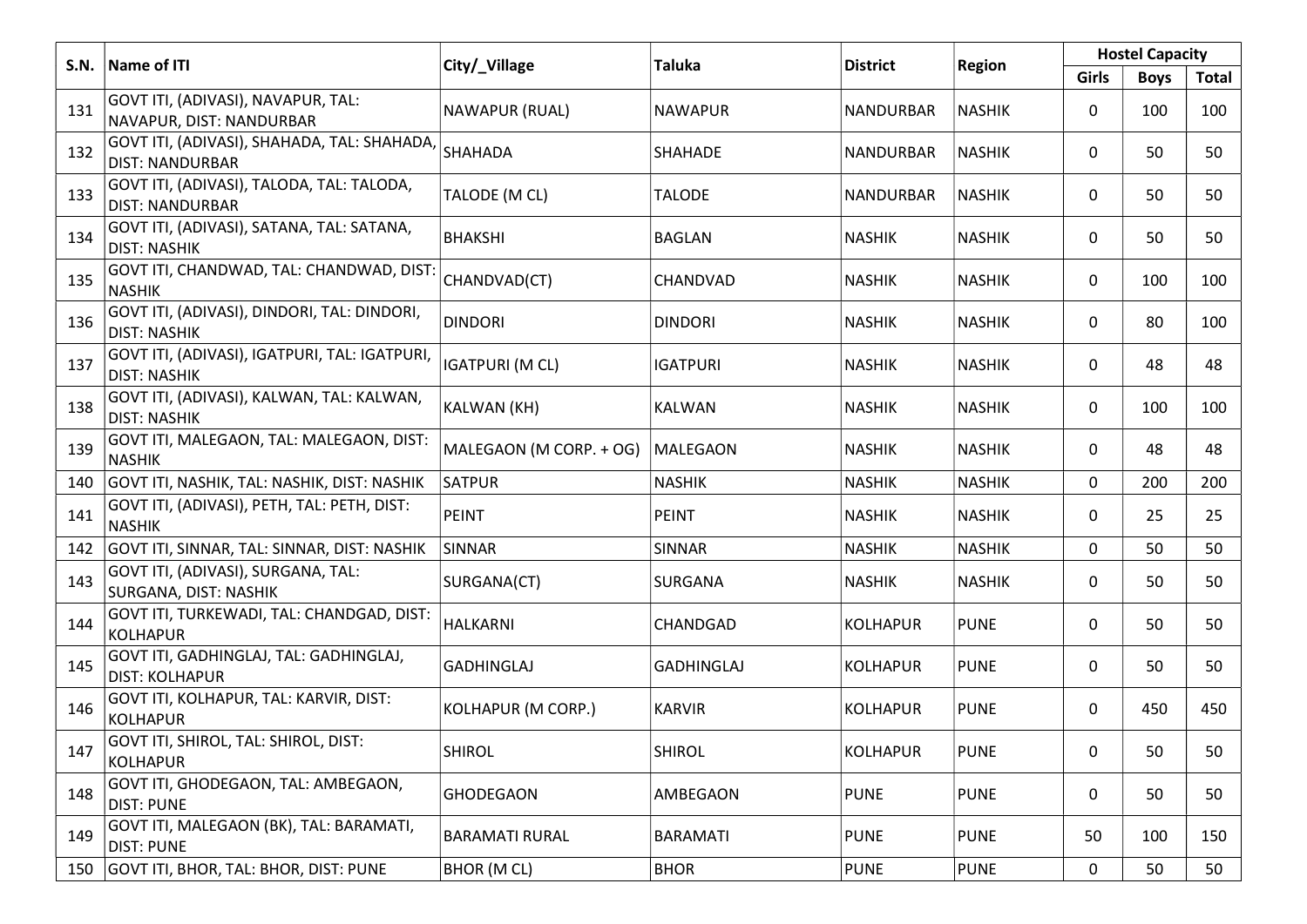|      |                                                                 |                                  |                  |                 |               | <b>Hostel Capacity</b> |             |       |
|------|-----------------------------------------------------------------|----------------------------------|------------------|-----------------|---------------|------------------------|-------------|-------|
| S.N. | Name of ITI                                                     | City/_Village                    | <b>Taluka</b>    | <b>District</b> | <b>Region</b> | <b>Girls</b>           | <b>Boys</b> | Total |
| 151  | GOVT ITI, VARVAND, TAL: DAUND, DIST: PUNE                       | WARWAND                          | <b>DAUND</b>     | <b>PUNE</b>     | <b>PUNE</b>   | 0                      | 50          | 50    |
| 152  | GOVT ITI, PIMPRI CHINCHWAD, TAL: HAVELI,<br><b>DIST: PUNE</b>   | PIMPRI CHINCHAWAD (M<br>CORP.)   | <b>HAVELI</b>    | <b>PUNE</b>     | <b>PUNE</b>   | 0                      | 50          | 50    |
| 153  | GOVT ITI, INDAPUR, TAL: INDAPUR, DIST: PUNE INDAPUR (M CL)      |                                  | <b>INDAPUR</b>   | <b>PUNE</b>     | <b>PUNE</b>   | 0                      | 0           | 50    |
| 154  | GOVT ITI, (ADIVASI), MANIKDOH, TAL:<br>JUNNAR, DIST: PUNE       | MANIKDOH                         | <b>JUNNAR</b>    | <b>PUNE</b>     | <b>PUNE</b>   | 0                      | 100         | 100   |
| 155  | GOVT ITI, KHED (RAJGURUNAGAR), TAL: KHED,<br><b>DIST: PUNE</b>  | RAJGURUNAGAR(KHED)(CT)           | <b>KHED</b>      | <b>PUNE</b>     | <b>PUNE</b>   | $\mathbf{0}$           | 50          | 50    |
|      | 156 GOVT ITI, LONAVALA, TAL: MAVAL, DIST: PUNE                  | LONAVALA (M CL)                  | <b>MAWAL</b>     | <b>PUNE</b>     | <b>PUNE</b>   | 0                      | 50          | 50    |
| 157  | GOVT ITI, MULSHI, TAL: MULSHI, DIST: PUNE                       | <b>BHARE</b>                     | <b>MULSHI</b>    | <b>PUNE</b>     | <b>PUNE</b>   | $\Omega$               | 50          | 50    |
| 158  | GOVT ITI, (WOMAN), PUNE, TAL: HAVELI, DIST:<br><b>PUNE</b>      | PUNE (M CORP.)                   | <b>PUNE CITY</b> | <b>PUNE</b>     | <b>PUNE</b>   | 50                     | 0           | 50    |
| 159  | GOVT ITI, AUNDH PUNE, DIST: PUNE                                | PUNE (M CORP.)                   | <b>PUNE CITY</b> | <b>PUNE</b>     | <b>PUNE</b>   | $\mathbf{0}$           | 400         | 400   |
| 160  | GOVT ITI, PURANDAR (SASWAD), TAL:<br>PURANDAR, DIST: PUNE       | <b>DIVE</b>                      | PURANDAR         | <b>PUNE</b>     | <b>PUNE</b>   | 0                      | 50          | 50    |
| 161  | GOVT ITI, SHIRUR, TAL: SHIRUR, DIST: PUNE                       | <b>SHIRUR</b>                    | <b>SHIRUR</b>    | <b>PUNE</b>     | <b>PUNE</b>   | $\mathbf 0$            | 50          | 50    |
| 162  | GOVT ITI, VELHE, TAL: VELHE, DIST: PUNE                         | KONDHAVALEKH.                    | <b>VELHE</b>     | <b>PUNE</b>     | <b>PUNE</b>   | 0                      | 50          | 50    |
| 163  | GOVT ITI, ATPADI, TAL: ATPADI, DIST: SANGLI                     | <b>ATPADI</b>                    | <b>ATPADI</b>    | SANGLI          | <b>PUNE</b>   | $\mathbf 0$            | 50          | 50    |
| 164  | GOVT ITI, JATH, TAL: JATH, DIST: SANGLI                         | <b>JAT</b>                       | <b>JAT</b>       | SANGLI          | <b>PUNE</b>   | 0                      | 50          | 50    |
| 165  | GOVT ITI, SANGLI, TAL: MIRAJ, DIST: SANGLI                      | SANGLI MIRAJ KUPWAD (M<br>CORP.) | <b>MIRAJ</b>     | SANGLI          | <b>PUNE</b>   | 0                      | 125         | 125   |
| 166  | GOVT ITI, SHIRALA, TAL: SHIRALA, DIST: SANGLI                   | <b>SHIRALA</b>                   | <b>SHIRALA</b>   | SANGLI          | <b>PUNE</b>   | 0                      | 50          | 50    |
| 167  | GOVT ITI, ISLAMPUR, TAL: WALWA, DIST:<br>SANGLI                 | SAKHARALE (Islampur)             | <b>WALWA</b>     | SANGLI          | <b>PUNE</b>   | 0                      | 50          | 50    |
| 168  | GOVT ITI, KARAD, TAL: KARAD, DIST: SATARA                       | SAIDAPUR(CT)                     | <b>KARAD</b>     | SATARA          | <b>PUNE</b>   | 0                      | 300         | 300   |
| 169  | GOVT ITI, AUNDH KHATAV, TAL: KHATAV, DIST:<br><b>SATARA</b>     | <b>AUNDH</b>                     | <b>KHATAV</b>    | SATARA          | <b>PUNE</b>   | 0                      | 50          | 50    |
| 170  | GOVT ITI, KOREGAON, TAL: KOREGAON, DIST:<br><b>SATARA</b>       | KOREGAON(CT)                     | <b>KOREGAON</b>  | SATARA          | <b>PUNE</b>   | 0                      | 25          | 25    |
| 171  | GOVT ITI, DAHIWADI, TAL: MAN (DAHIWADI),<br><b>DIST: SATARA</b> | DAHIWADI                         | <b>MAN</b>       | SATARA          | <b>PUNE</b>   | 0                      | 14          | 14    |
| 172  | GOVT ITI, PHALTAN, TAL: PHALTAN, DIST:<br>SATARA                | PHALTAN (M CL)                   | PHALTAN          | SATARA          | <b>PUNE</b>   | 0                      | 25          | 25    |
| 173  | GOVT ITI, SATARA, TAL: SATARA,, DIST:<br><b>SATARA</b>          | SATARA                           | SATARA           | SATARA          | <b>PUNE</b>   | 0                      | 120         | 120   |
| 174  | GOVT ITI, WAI, TAL: WAI, DIST: SATARA                           | WAI(RURAL)                       | WAI              | SATARA          | <b>PUNE</b>   | 0                      | 50          | 50    |